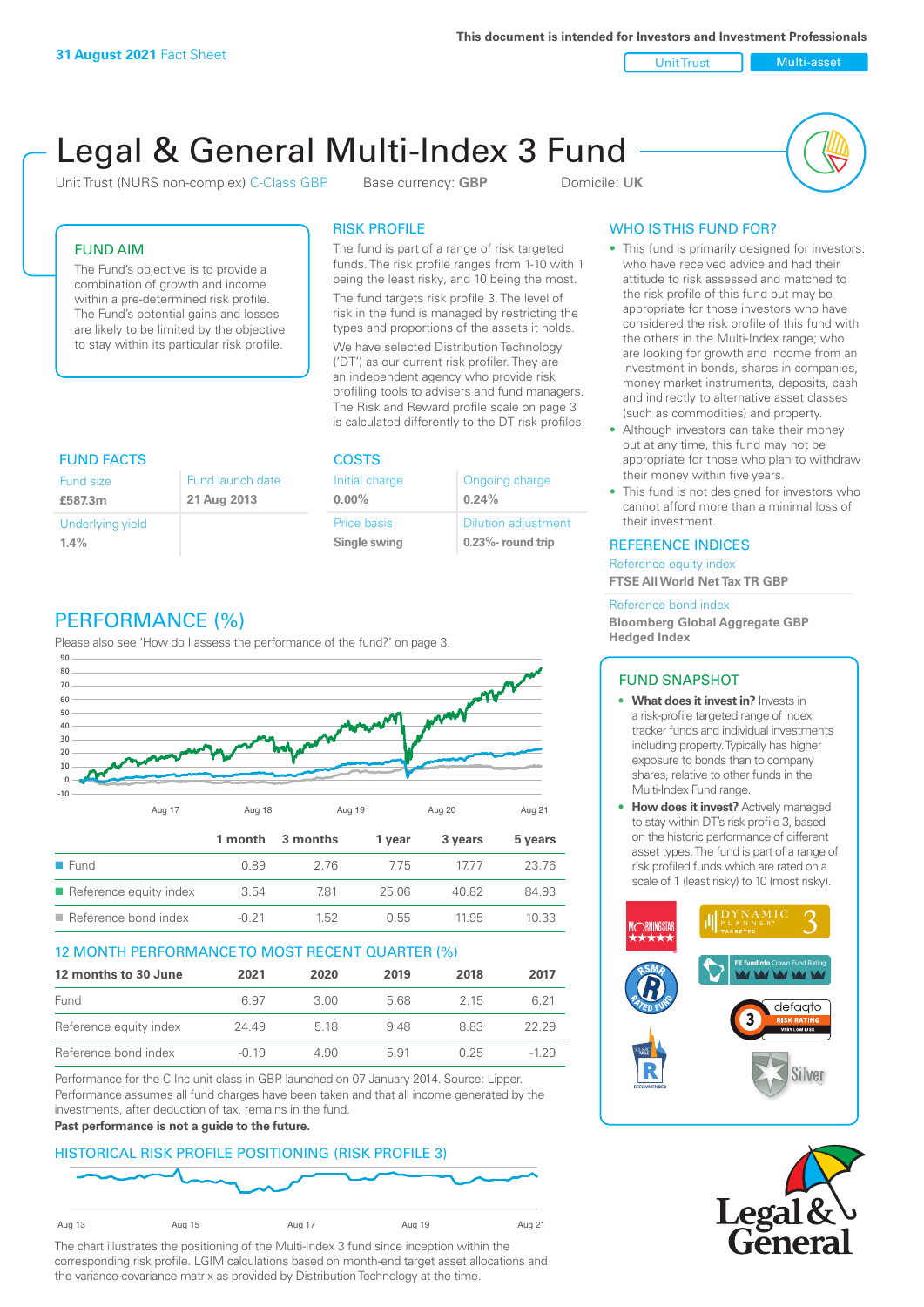# Legal & General Multi-Index 3 Fund

Unit Trust (NURS non-complex) C-Class GBP

# PORTFOLIO BREAKDOWN

All data source LGIM unless otherwise stated. Totals may not sum due to rounding.





#### FUND MANAGERS

The fund managers have responsibility for managing the multi-index fund range. They are part of the Multi-Asset Funds (MAF) team in LGIM. This team focuses on designing and managing multi-asset funds that are tailored to match the specific objectives of various client types. The team sits within a wider Asset Allocation team which combines both depth of experience with a broad range of expertise from different fields, including fund management, investment consulting and risk management roles.

# TOP 10 HOLDINGS (%)

| Cash                                                   | 16.0 |
|--------------------------------------------------------|------|
| L&G All Stocks Gilt Index Trust                        | 15.5 |
| L&G Sterling Corporate Bond Index Fund                 | 8.5  |
| <b>LGIM Global Corporate Bond Fund</b>                 | 7.0  |
| L&G UK Index Trust                                     | 5.0  |
| L&G Japan Index Trust                                  | 3.5  |
| L&G Emerging Markets Government Bond (US\$) Index Fund | 3.5  |
| L&G US Index Trust                                     | 3.3  |
| L&G Global Infrastructure Index Fund                   | 2.8  |
| L&G Global Inflation Linked Bond Index Fund            | 2.5  |